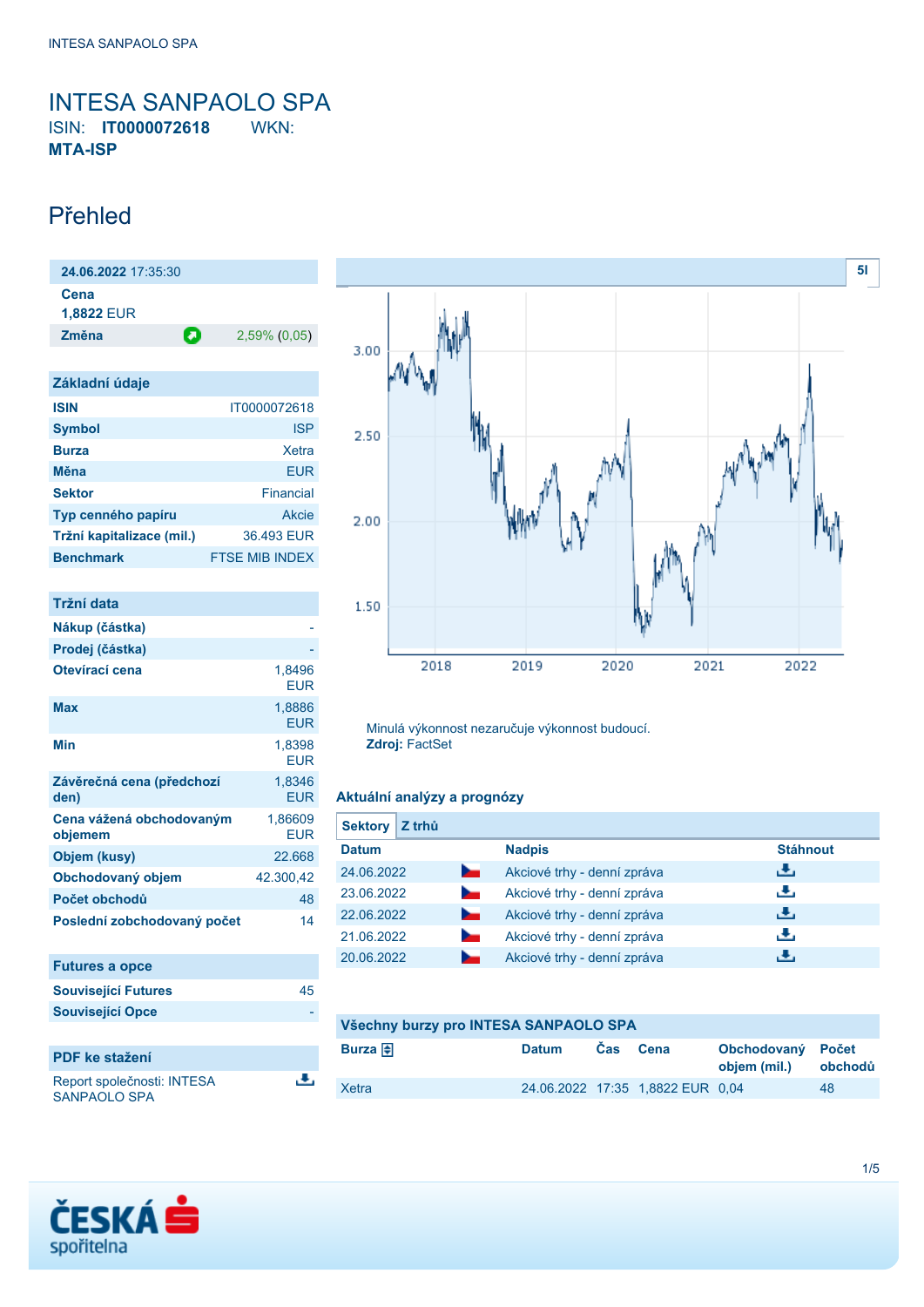| Vienna Stock Exchange                                    |  | 24.06.2022 17:32 1,8882 EUR 0,01   |      | 3              |
|----------------------------------------------------------|--|------------------------------------|------|----------------|
| Tradegate                                                |  | 24.06.2022 22:26 1,9062 EUR 0.09   |      | 25             |
| Stuttgart                                                |  | 24.06.2022 17:15 1,886 EUR         | 0.00 | 6              |
| <b>Munich</b>                                            |  | 24.06.2022 08:04 1.8446 EUR 0.00   |      | $\mathbf{1}$   |
| London Stock Exchange<br><b>European Trade Reporting</b> |  | 24.06.2022 17:30 1,8787 EUR 0,37   |      | 1              |
| Hanover                                                  |  | 24.06.2022 08:00 1,8442 EUR 0,00   |      | $\mathbf{1}$   |
| Hamburg                                                  |  | 24.06.2022 08:53 1,848 EUR         | 0.01 | $\mathcal{P}$  |
| Frankfurt                                                |  | 24.06.2022 21:39 1,9368 EUR 0,02   |      | 6              |
| <b>FINRA other OTC Issues</b>                            |  | 21.06.2022 17:45 2,025 USD         | 0.01 | $\overline{2}$ |
| <b>Duesseldorf</b>                                       |  | 24.06.2022 19:00 1,8792 EUR 0,00   |      | 8              |
| Borsa Italiana MTF Trading<br><b>After Hours</b>         |  | 24.06.2022 20:13 1.8816 EUR 0.20   |      | 25             |
| Borsa Italiana                                           |  | 24.06.2022 17:41 1,8822 EUR 226,46 |      | 16.447         |
| <b>Berlin</b>                                            |  | 24.06.2022 08:04 1,8462 EUR 0,00   |      | 1              |

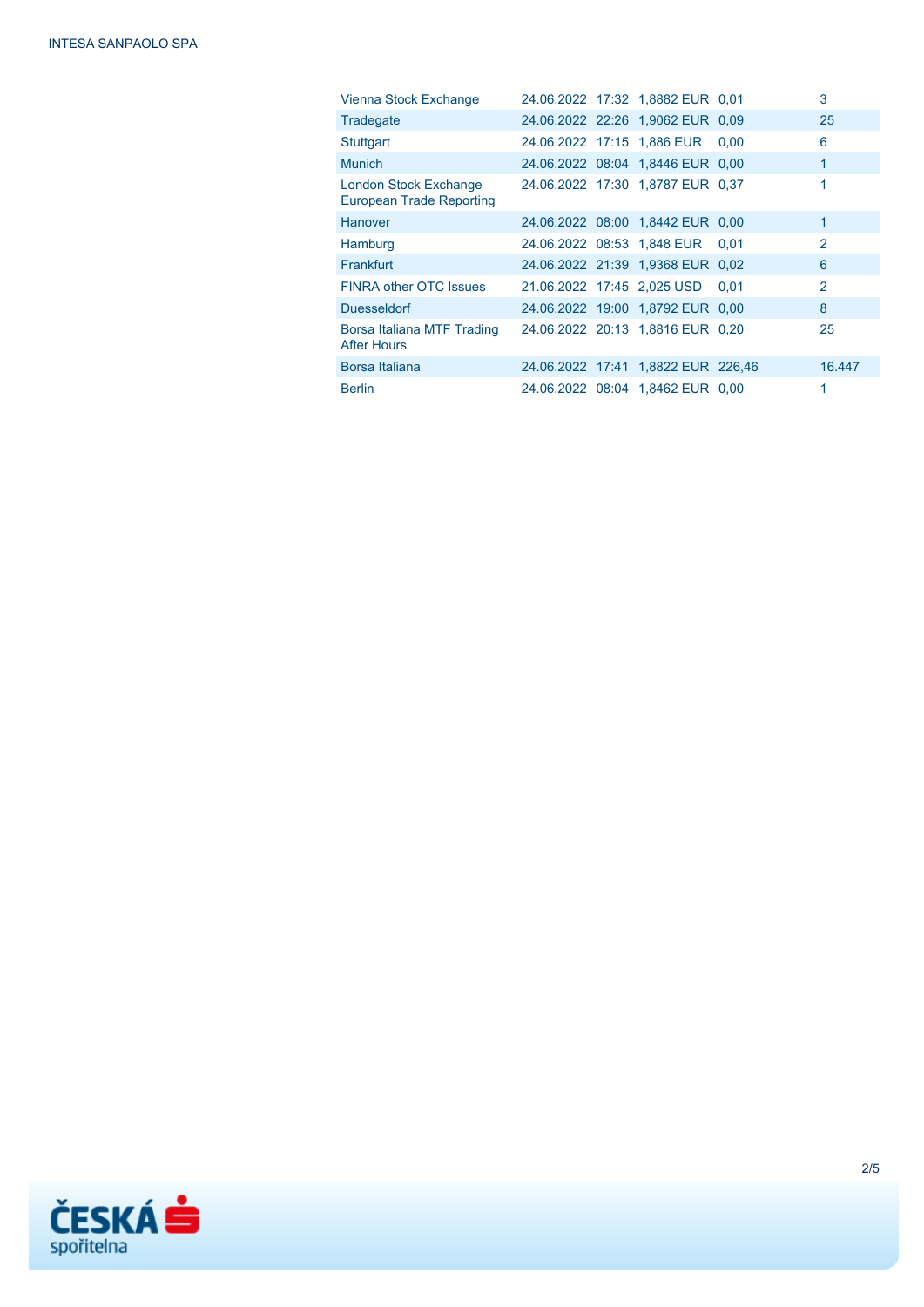# Detaily

**24.06.2022** 17:35:30

**Cena**

**1,8822** EUR

**Změna** 2,59% (0,05)

| Základní údaje            |                       |
|---------------------------|-----------------------|
| <b>ISIN</b>               | IT0000072618          |
| <b>Symbol</b>             | <b>ISP</b>            |
| <b>Burza</b>              | Xetra                 |
| Měna                      | EUR                   |
| <b>Sektor</b>             | Financial             |
| Typ cenného papíru        | Akcie                 |
| Tržní kapitalizace (mil.) | 36.493 EUR            |
| <b>Benchmark</b>          | <b>FTSE MIB INDEX</b> |

| 1,8496<br><b>EUR</b>  |
|-----------------------|
| 1,8886<br><b>EUR</b>  |
| 1,8398<br><b>EUR</b>  |
| 1,8346<br><b>EUR</b>  |
| 1,86609<br><b>EUR</b> |
| 22.668                |
| 42.300,42             |
| 48                    |
| 14                    |
|                       |



| Výkonn. (%)       |         | $-16,61\% -20,26\%$ | $+0.42%$ |
|-------------------|---------|---------------------|----------|
| Výkonn. (abs.)    | $-0.37$ | $-0,48$             | $+0,01$  |
| <b>Beta</b>       | 1.40    | 1.34                | 1.19     |
| <b>Volatilita</b> | 47.68   | 38.31               | 36,77    |
|                   |         |                     |          |



Minulá výkonnost nezaručuje výkonnost budoucí. **Zdroj:** FactSet

| <b>Ceny</b>                           |                         |
|---------------------------------------|-------------------------|
| Ø cena 5 dní  Ø objem 5 dní (ks.)     | 1,8732 EUR (74.685)     |
| Ø cena 30 dní  Ø objem 30 dní (ks.)   | 1,9349 EUR (74.380)     |
| Ø cena 100 dní  Ø objem 100 dní (ks.) | 2,1024 EUR (105.293)    |
| Ø cena 250 dní  Ø objem 250 dní (ks.) | 2,2739 EUR (70.191)     |
| <b>YTD Max  datum</b>                 | 2,9255 EUR (10.02.2022) |
| <b>YTD Min   datum</b>                | 1,6958 EUR (07.03.2022) |
| 52týdenní max.   datum                | 2,9255 EUR (10.02.2022) |
| 52týdenní min.   datum                | 1,6958 EUR (07.03.2022) |

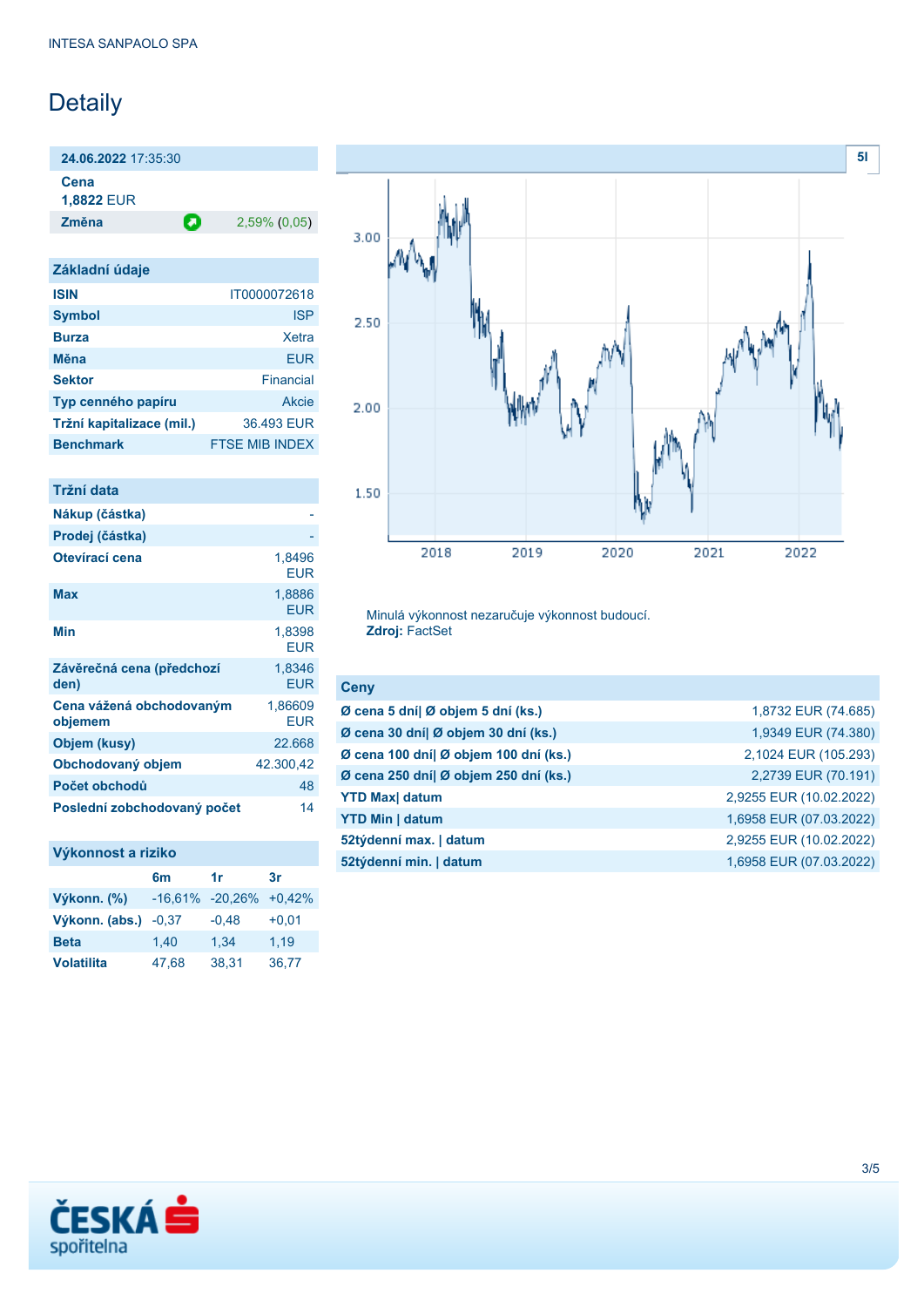## Profil společnosti

#### **Logo společnosti**

### **INTESA M SANPAOLO**

#### **Kontakty**

INTESA SANPAOLO SPA

Piazza San Carlo, 156 - 10121 Turin

Telefon:39-11-555-1

Fax:-

- -

[E-mail:info@intesasanpaolo.com](mailto:info@intesasanpaolo.com)

#### **PDF ke stažení**

Report společnosti: INTESA SANPAOLO SPA

Δ

#### **Profil společnosti**

Intesa Sanpaolo SpA engages in the provision of financial products and banking services. It operates through the following segments: Banca dei Territori, IMI Corporate and Investment Banking, International Subsidiary Banks, Private Banking, Asset Management, Insurance, and Corporate Centre. The Banca dei Territori segment oversees the traditional lending and deposit collection activities in Italy. The IMI Corporate and Investment Banking segment deals with corporate and investment banking; and acts as a partner for corporates, public administration, and financial institutions. The International Subsidiary Banks segment operates on international markets through subsidiary and associated banks. The Private Banking segment specializes in the asset management of private and high net worth individuals. The Asset Management segment develops solutions targeted at the firm's customers, commercial networks, and institutional clientele. The Insurance segment includes Intesa Sanpaolo Vita, Fideuram Vita, Intesa Sanpaolo Assicura, and Intesa Sanpaolo Assicura. The Corporate Centre segment comprises of the group's treasury and the Capital Light Bank. The company was founded in 1931 and is headquartered in Turin, Italy.

#### **Členové představenstva**

| <b>Carlo Messina</b>                  | <b>Chairman of Managing</b><br>Board    |
|---------------------------------------|-----------------------------------------|
| <b>Alberto Maria</b><br>Pisani        | <b>Member of Executive</b><br>Committee |
| <b>Andrea Sironi</b>                  | <b>Member of Executive</b><br>Committee |
| Anna Gatti                            | <b>Member of Executive</b><br>Committee |
| <b>Bruno Picca</b>                    | <b>Member of Executive</b><br>Committee |
| Daniele Zamboni                       | <b>Member of Executive</b><br>Committee |
| Fabrizio Mosca                        | <b>Member of Executive</b><br>Committee |
| <b>Franco Ceruti</b>                  | <b>Member of Executive</b><br>Committee |
| <b>Gian Maria Gros-</b><br>Pietro     | <b>Member of Executive</b><br>Committee |
| <b>Guglielmo Weber</b>                | <b>Member of Executive</b><br>Committee |
| Livia Pomodoro                        | <b>Member of Executive</b><br>Committee |
| Luciano Nebbia                        | <b>Member of Executive</b><br>Committee |
| Maria Alessandra<br><b>Stefanelli</b> | <b>Member of Executive</b><br>Committee |
| <b>Maria Cristina</b><br>Zoppo        | <b>Member of Executive</b><br>Committee |
| Maria Mazzarella                      | <b>Member of Executive</b><br>Committee |
| <b>Milena Teresa</b><br><b>Motta</b>  | <b>Member of Executive</b><br>Committee |
| Paolo Andrea<br>Colombo               | <b>Member of Executive</b><br>Committee |

#### **Představenstvo společnosti** Gian Maria Gros-Pietro Chairman of Supervisory Board Anna Gatti Member of Supervisory Board Alberto Maria Pisani Member of Supervisory Board Bruno Picca Member of Supervisory Board Bruno Maria Parigi Member of Supervisory Board Daniele Zamboni Member of Supervisory Board Fabrizio Mosca Member of Supervisory Board Franco Ceruti Member of Supervisory Board Liana Logiurato Member of Supervisory Board Livia Pomodoro Member of Supervisory Board Luciano Nebbia Member of Supervisory Board Maria Mazzarella Member of Supervisory Board Maria Alessandra **Stefanelli** Member of Supervisory Board Maria Cristina Zoppo Member of Supervisory Board Milena Teresa **Motta** Member of Supervisory Board Paola Annunziata **Tagliavini** Member of Supervisory Board Paolo Andrea Colombo Member of Supervisory Board